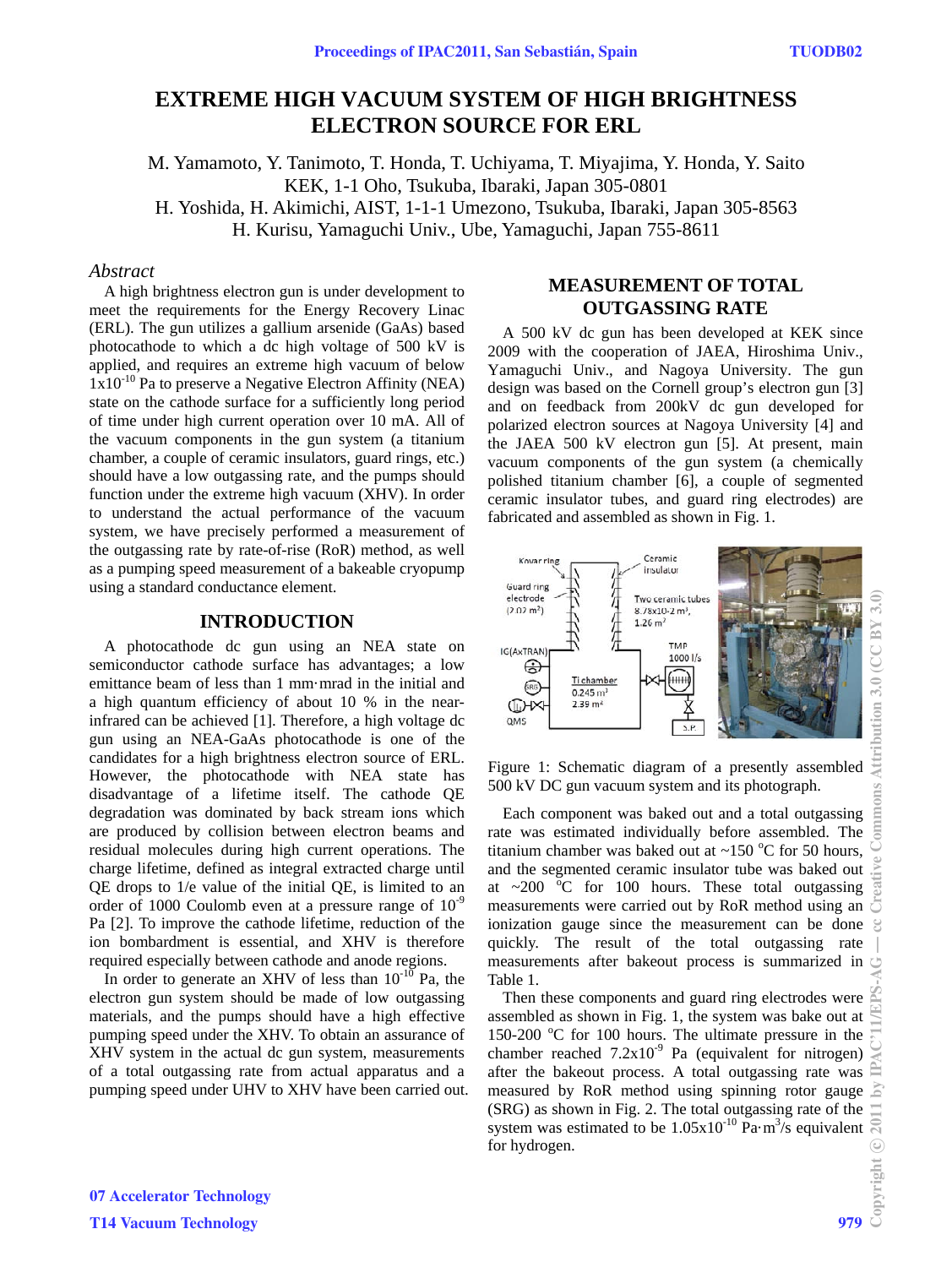Table 1: Total outgassing rates of Ti chamber and segmented ceramic insulator tubes (w/o guard rings) measured by RoR method using an ionization gauge. The pressure was estimated for hydrogen.

| Component        | Baking No.             |                        |
|------------------|------------------------|------------------------|
|                  | #1                     | #2                     |
| Titanium chamber | $3.17x10^{-10}$        | $2.65 \times 10^{-10}$ |
| Ceramic tube #1  | $9.64 \times 10^{-10}$ | $5.89x10^{-10}$        |
| Ceramic tube #2  | $6.52 \times 10^{-10}$ | $4.73 \times 10^{-10}$ |
|                  |                        | Unit: $Pa·m3/s$        |

The total outgassing from these main components is quite low although the system includes the ceramic tubes and additional electrodes of guard rings. It indicates that the total outgassing rate can be suppressed by the adequate brazing, welding and surface treatment together with employing low outgassing materials.

From the comparison of the results between the SRG measurement and the ion gauge measurements (summing up the outgassing from each component), the total outgassing rate after assembled was lower by a factor of about 10. It seems that the outgassing from the ion gauge and its housing would be dominant in the individual measurements.



Figure 2: Raw data of the RoR measurement for assembled dc gun system by the SRG for about 1 month. The value of pressure is equivalent for nitrogen.

## **MEASUREMENT OF PUMPING SPEED OF BAKEABLE CRYOPUMP**

A vacuum system which has a function of high effective pumping speed under XHV is also essential. Generally, a combination of ion pump (IP) and nonevaporable getter (NEG) pumps are employed for the main vacuum pump system of GaAs-based photocathode dc guns. Inert gases, which are not pumped by the NEG, are pumped by the IPs. However, the effective pumping speed of general IPs are ordinarily decreases down to almost zero under XHV below  $10^{-10}$  Pa. A bakeable cryopump, which is separated G-M refrigerator spatially from cryopump housing in order to bakeout the pump including cryopanels and adsorbent at a temperature of

above 150  $^{\circ}$ C, has a potential to maintain high effective pumping speed in the XHV [7]. Therefore, the bakeable cryopump is employed for the main pumping system together with the NEG pumps.

The pumping speed  $S$   $[m^3/s]$  is defined as

$$
S[m3/s] = \frac{Q [Pa \cdot m3/s]}{P [Pa]}
$$
 (1)

Where  $Q$  [Pa·m<sup>3</sup>/s] is the amount of gas flow which is contained in a total outgassing rate of the vacuum system, and *P* [Pa] is the pressure in the chamber. A pumping speed measurement of a 20 K bakeable cryopump was carried out tentatively to establish feasibility of the system in the ultra high vacuum (UHV) condition. The apparatus is composed of three parts of the 20 K bakeable cryopump, a test chamber made of titanium, and a gas introduction system, as shown in Fig. 3. The pressure in the test chamber is measured by an extractor gauge (EXG) and an axial symmetric transmission gauge (ATG) [8].



Figure 3: A 20 K bakeable cryopump and a pump speed measurement system with a precise gas flow control system using a standard conductance element.

In order to accurately control the gas flow to the test chamber, a standard conductance element made of sintered stainless steel filters with a nominal pore size of less than 1  $\mu$ m was employed [9]. The gas flow  $Q$  $[Pa·m<sup>3</sup>/s]$  through the standard conductance element is estimated as

$$
Q[m^{3}/s] = P_{f}[Pa] \cdot C[m^{3}/s] \sqrt{\frac{28}{M_{a}}} \sqrt{\frac{T[K]}{T_{0}}}
$$
 (2)

Where  $P_f$  [Pa] is the pressure in the inlet of the element measured by a capacitance diaphragm gauge (CDG), *Ma* is the molecular mass of introduction gas, *T* [K] is the temperature of the element,  $C \left[ \text{m}^3/\text{s} \right]$  is the experimentally determined conductance of the element for nitrogen at the temperature  $T_0$ . The conductance was proofread within 6% error by AIST. The element which has a conductance of  $3.01 \times 10^{-10}$  Pa m<sup>3</sup>/s at the temperature of 300.5 K was used in this experiment.

The pressure dependence of the effective pumping speed was estimated as

> 07 Accelerator Technology T14 Vacuum Technology